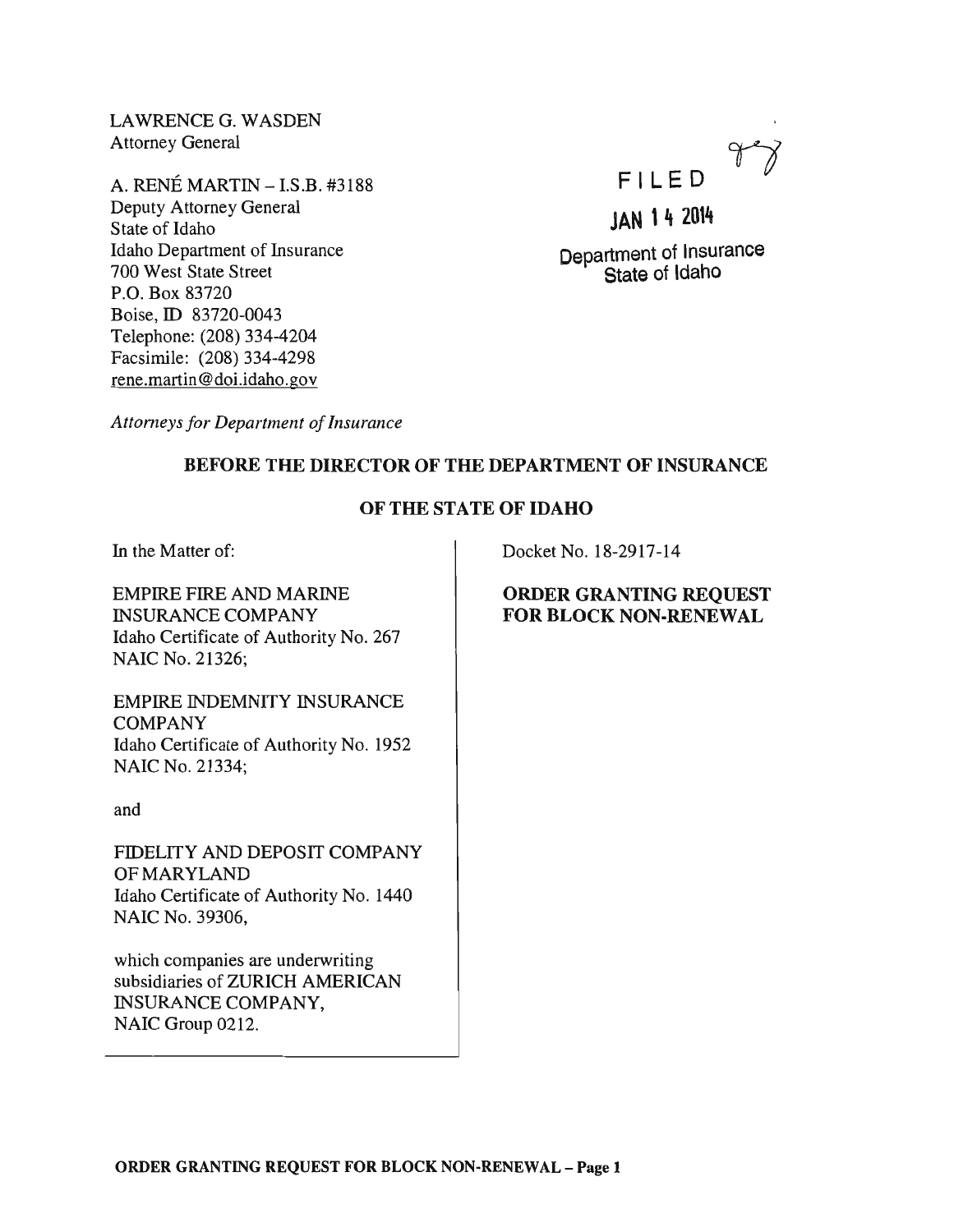On October 28,2013, the State of Idaho, Department of Insurance (Department), received from Zurich American Insurance Company (ZURICH AMERICAN) a letter dated October 24, 2013, notifying the Department's Director that three of its underwriting subsidiaries, EMPIRE FIRE AND MARINE INSURANCE COMPANY (EMPIRE), EMPIRE INDEMNITY INSURANCE COMPANY (EMPIRE INDEMNITY), and FIDELITY AND DEPOSIT COMPANY OF MARYLAND (FDCM) intend to block non-renew homeowners and dwelling insurance policies included in a book of business identified by ZURICH AMERICAN as the QBE First Homeowners Program. ZURICH AMERICAN represented in such letter that its underwriting subsidiaries named above will begin non-renewing the affected policies on or about March 1, 2014. ZURICH AMERICAN further represented to the Department that the proposed non-renewals will affect thirty-five (35) EMPIRE and four (4) FDCM policies issued to or covering Idaho residents, and that there are no EMPIRE INDEMNITY policies currently in force issued to or covering Idaho residents.

ZURICH AMERICAN represented in its October 24, 2013, letter that it expects QBE First Insurance Agency to offer replacement coverage to eligible affected policyholders.

The proposed effective date of the contemplated block non-renewal complies with the one hundred twenty (120) day notice requirement set forth in Idaho Code § 41-1841(1), so long as such non-renewals occur on or after February 25, 2014.

The Director having reviewed the foregoing, the requirements of Idaho Code § 41-1841 appearing to have been met, and good cause appearing therefor,

NOW THEREFORE, IT IS HEREBY ORDERED that EMPIRE FIRE AND MARINE INSURANCE COMPANY, EMPIRE INDEMNITY INSURANCE COMPANY, and FIDELITY DEPOSIT COMPANY OF MARYLAND are authorized, pursuant to Idaho Code § 41-1841, to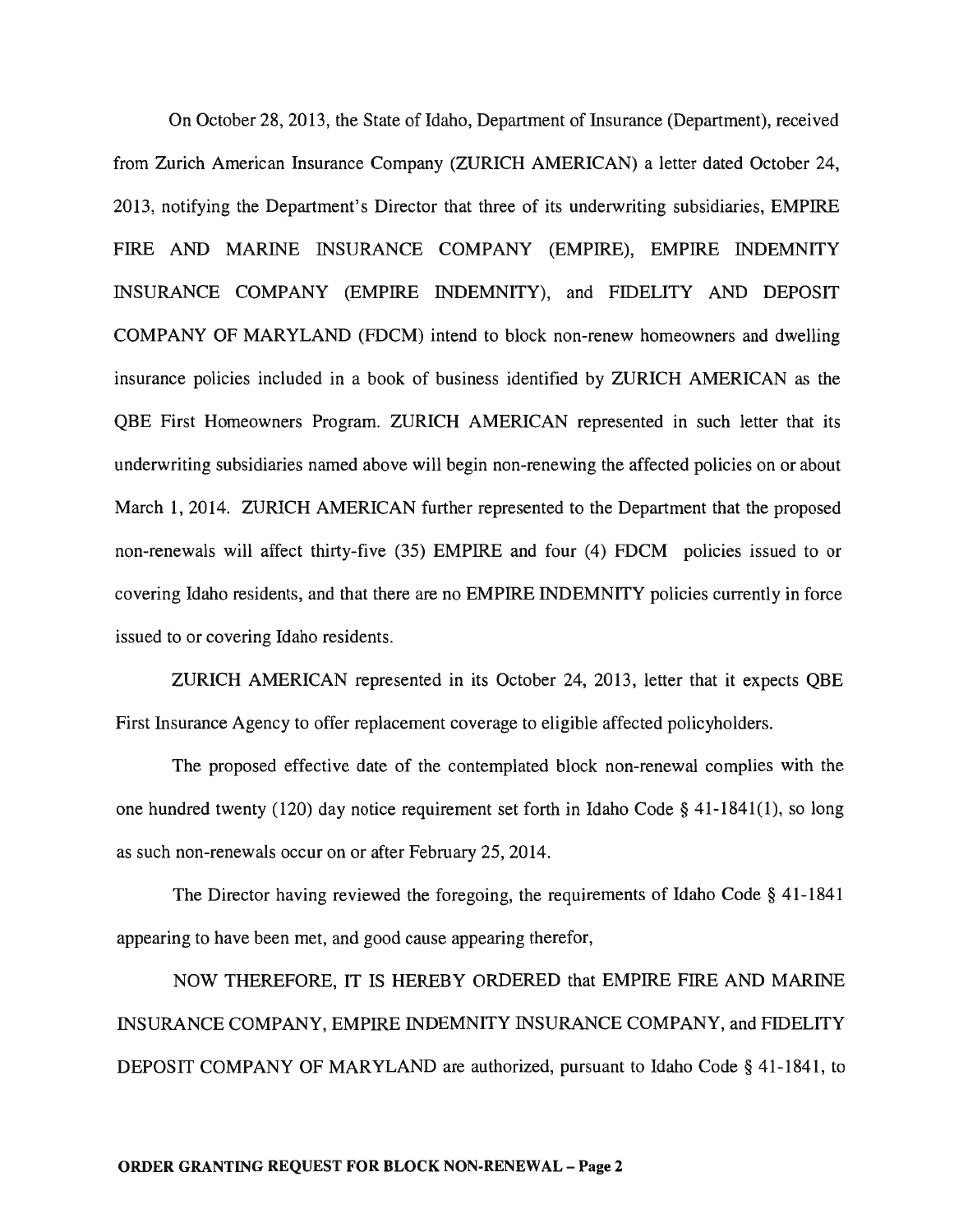effectuate a block non-renewal of all homeowners and dwelling insurance policies issued by such companies to or covering Idaho residents that are included in the book of business identified by ZURICH AMERICAN as the QBE First Homeowners Program. Such companies may begin non-renewing the affected policies no sooner than February 25, 2014, which nonrenewals will affect the numbers of Idaho policies set forth above. Such companies shall provide reasonable notice to policyholders affected by the non-renewals authorized by this order in accordance with the notice provisions included in the applicable insurance policies issued by each.

THIS ORDER is a final order of the Director and is EFFECTIVE IMMEDIATELY. DATED this  $\frac{1}{4}$  day of January, 2014.

> STATE OF IDAHO DEPARTMENT OF INSURANCE

William /

#### NOTIFICATION OF RIGHTS

This is a final order of the Director. Any party may file a motion for reconsideration of this final order within fourteen (14) days of the service date of this order. The agency will dispose of the petition for reconsideration within twenty-one (21) days of its receipt, or the petition will be considered denied by operation of law. *See* Idaho Code § 67-5246(4).

Pursuant to Idaho Code §§ 67-5270 and 67-5272, any party aggrieved by this final order or orders previously issued in this case may appeal this final order and all previously issued orders in this case to district court by filing a petition in the district court of the county in which: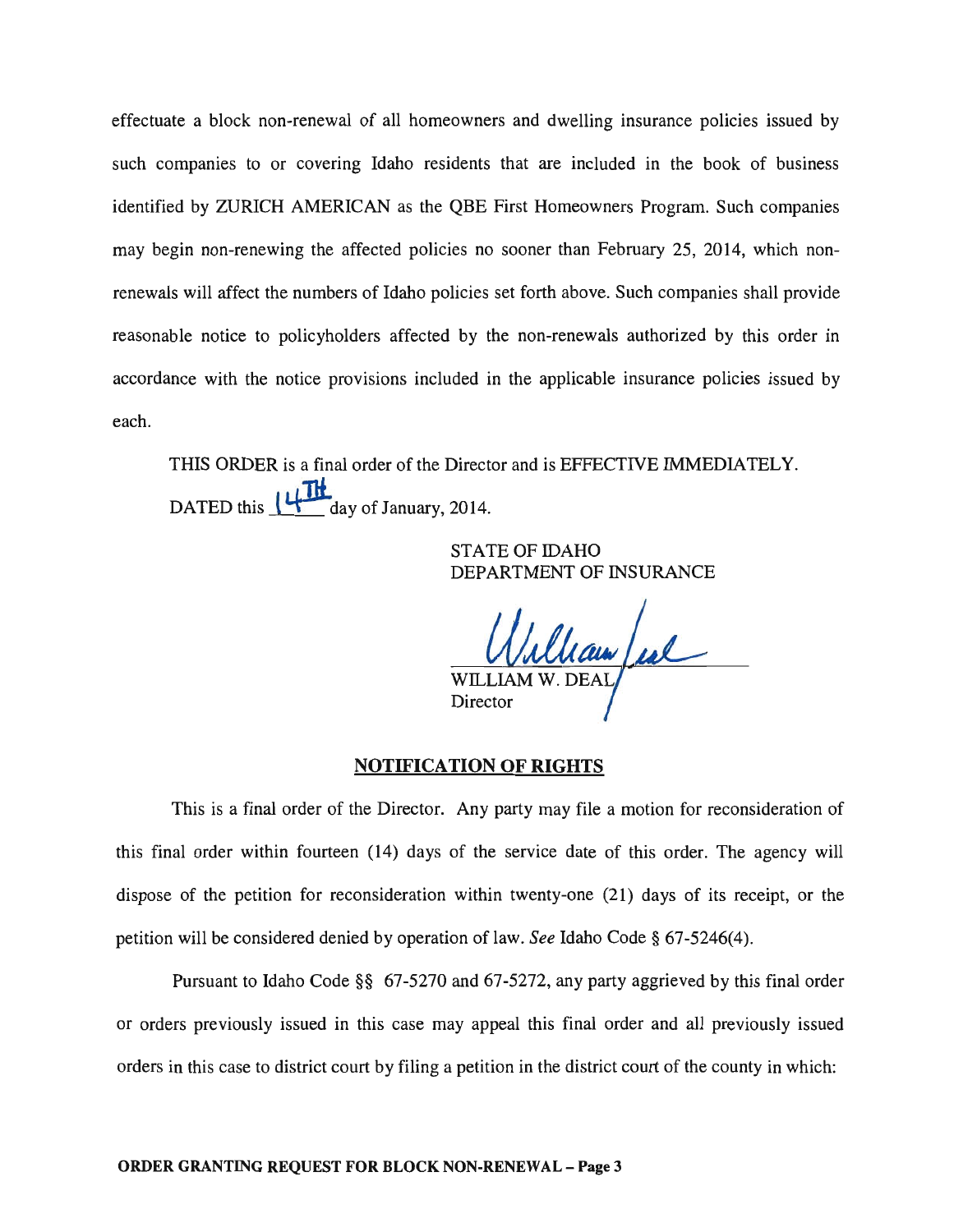- i. A hearing was held,
- ii. The final agency action was taken,
- iii. The party seeking review of the order resides, or operates its principal place of business in Idaho, or
- iv. The real property or personal property that was the subject of the agency action is located.

An appeal must be filed within twenty-eight (28) days of (a) the service date of this final order, (b) an order denying petition for reconsideration, or (c) the failure within twenty-one (21) days to grant or deny a petition for reconsideration, whichever is later. *See* Idaho Code § 67- 5273. The filing of an appeal to district court does not itself stay the effectiveness or enforcement of the order under appeal.